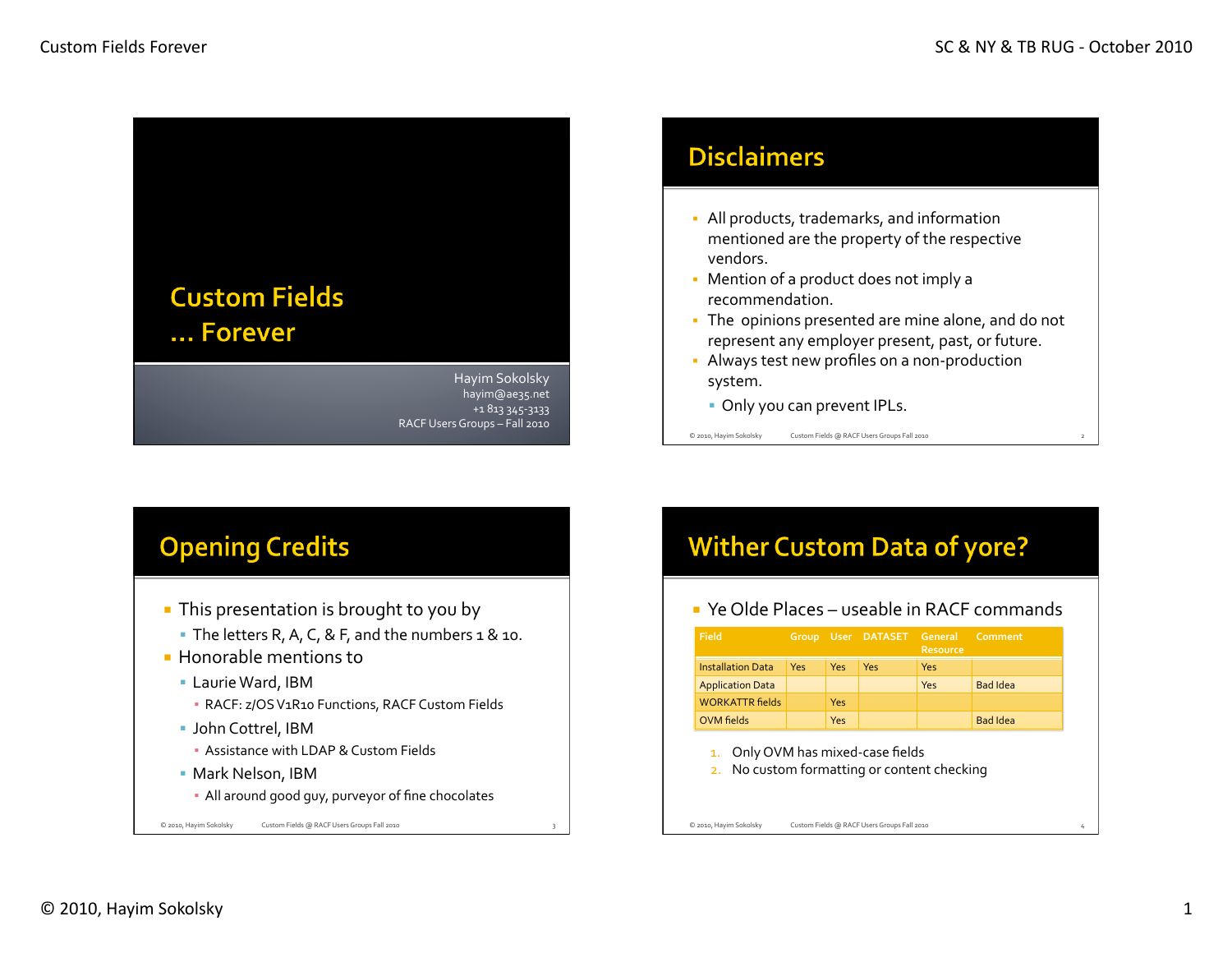



# Unique to user or group • CFIELD GROUP.CSDATA.field • CFIELD USER.CSDATA.field  $\cdot$  Upper case, A-Z,  $@#$ \$, o-9  $\blacksquare$  Avoid "NO" as prefix. · MYFIELD(value) sets value, NOMYFIELD deletes field

- 
- Make it meaningful to your installation

© 2010, Hayim Sokolsky Custom Fields @ RACF Users Groups Fall 2010

© 2010, Hayim Sokolsky Custom Fields @ RACF Users Groups Fall 2010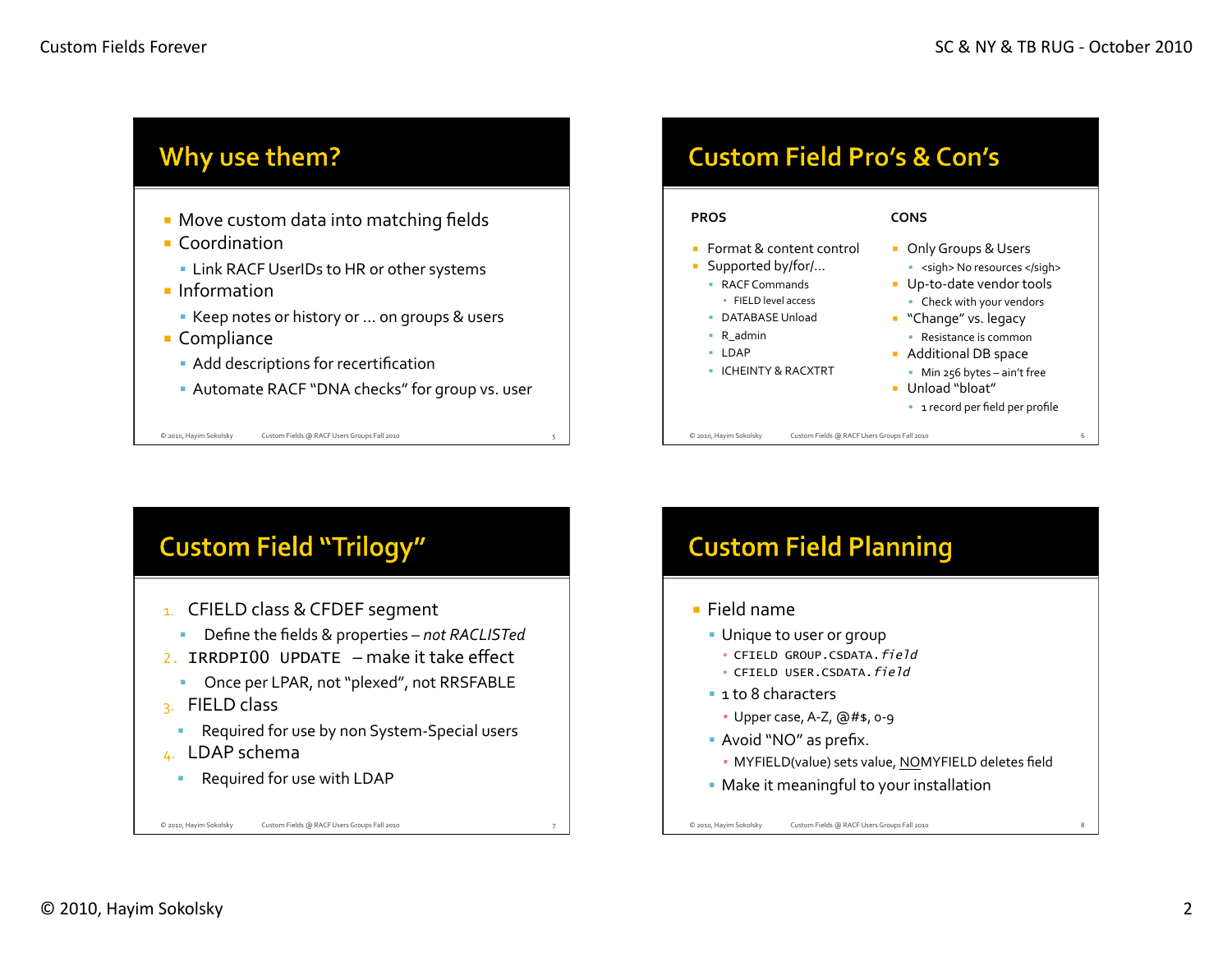

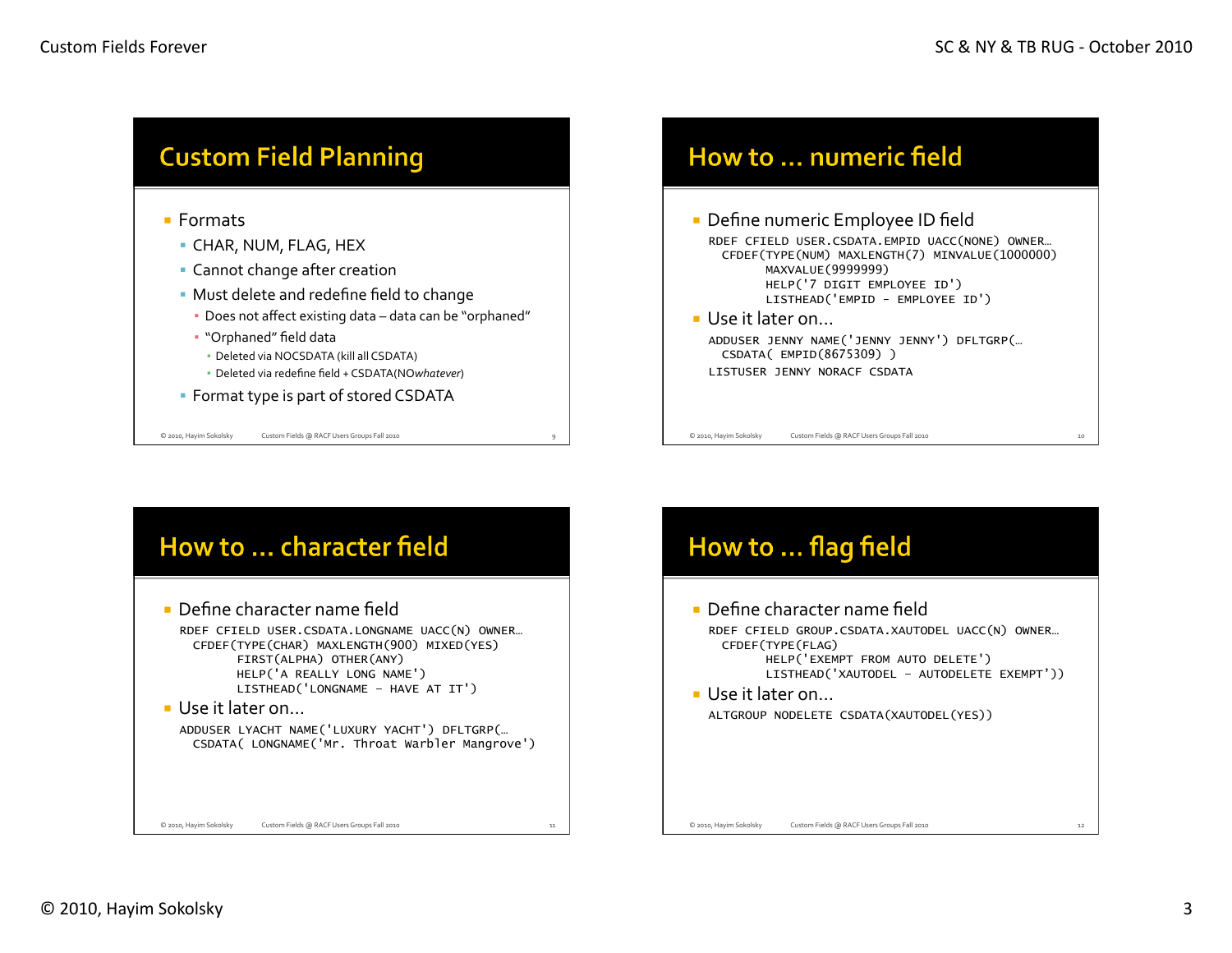

#### **LIST Result - with LISTHEAD**

| listuser hayim noracf csdata<br>USER=HAYIM                                                                                                         |                                                      |
|----------------------------------------------------------------------------------------------------------------------------------------------------|------------------------------------------------------|
| <b>CSDATA INFORMATION</b>                                                                                                                          |                                                      |
| (EMPLOYEE ID)<br><b>EMPID</b><br>(FIRST NAME - MIXED CASE)<br>NAME1ST<br>NAMELAST (LAST NAME - MIXED CASE)<br>RACFGURU (USER THINKS THEY ARE COOL) | $= 0000065251$<br>= Hayim<br>$=$ Sokolsky<br>$=$ YES |
|                                                                                                                                                    |                                                      |
| C 2010, Hayim Sokolsky<br>Custom Fields @ RACF Users Groups Fall 2010                                                                              | 14                                                   |



## LIST Result - dumb LISTHEAD

istuser hayim noract csdata **SER=HAYIM** 

SDATA INFORMATION

HIS 0000065251

/HO Hayim<br>THE FAMILY THING IS: Sokolsky **TOTALLY KEWL**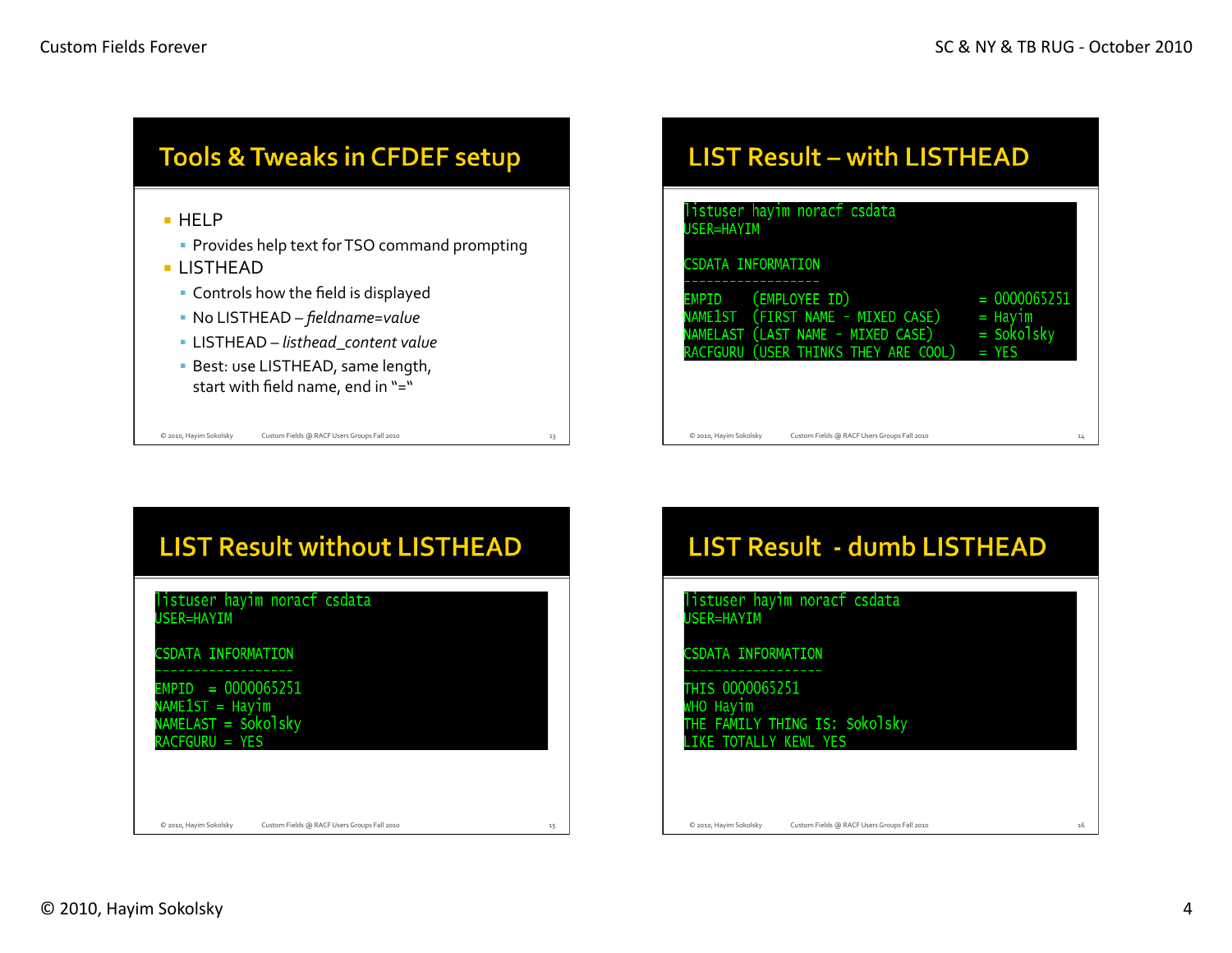

|                             | <b>Unload Sample</b>                        |                             |
|-----------------------------|---------------------------------------------|-----------------------------|
| $\blacksquare$ As unloaded: |                                             |                             |
| 02G1 HAYIM                  | ---<br><b>NUM</b><br>EMPID                  | 5----+----6--<br>0000065251 |
| 02G1 HAYIM                  | CHAR NAME1ST                                | Hayim                       |
| 02G1 HAYIM                  | <b>CHAR NAMELAST</b>                        | Sokolsky                    |
| 02G1 HAYIM                  | <b>FLAG RACFGURU</b>                        | YES                         |
|                             |                                             |                             |
| C 2010, Hayim Sokolsky      | Custom Fields @ RACF Users Groups Fall 2010 | 18                          |

| Unload into DB2                                                                                                                                                                                                                                                                                                                                                                                                                                                                                                                                                                                                                                                                                     |    |
|-----------------------------------------------------------------------------------------------------------------------------------------------------------------------------------------------------------------------------------------------------------------------------------------------------------------------------------------------------------------------------------------------------------------------------------------------------------------------------------------------------------------------------------------------------------------------------------------------------------------------------------------------------------------------------------------------------|----|
| SELECT CAST( APPID.GPCSD_VALUE AS CHAR(3) )<br>AS APPLID,<br>CAST ( UTYPE.GPCSD_VALUE AS CHAR (1) ) AS USERTYPE,<br><b>AS GROUP</b><br>APPID.GPCSD_NAME<br>FROM IRR.GROUP_CSDATA_CUST AS APPID<br>INNER JOIN IRR.GROUP_CSDATA_CUST AS UTYPE<br>ON APPID.GPCSD_NAME = UTYPE.GPCSD_NAME<br>$AND$ APPID.GPCSD_TYPE = 'CHAR'<br>$AND$ APPID.GPCSD_KEY = 'APPLID'<br>AND UTYPE.GPCSD_TYPE = $'$ CHAR'<br>AND UTYPE.GPCSD_KEY = 'UTYPE'<br>AND UTYPE.GPCSD_VALUE = $H'$<br>INNER JOIN IRR.GROUP_CSDATA_CUST AS USAGE<br>ON APPID.GPCSD_NAME = USAGE.GPCSD_NAME<br>$= 'CHAR'$<br>AND USAGE.GPCSD_TYPE<br>$= 'GRPUSE'$<br>AND USAGE.GPCSD_KEY<br>$= 'A'$<br>AND USAGE.GPCSD_VALUE<br>ORDER BY APPLID, GROUP |    |
| C 2010, Hayim Sokolsky<br>Custom Fields @ RACF Users Groups Fall 2010                                                                                                                                                                                                                                                                                                                                                                                                                                                                                                                                                                                                                               | 19 |

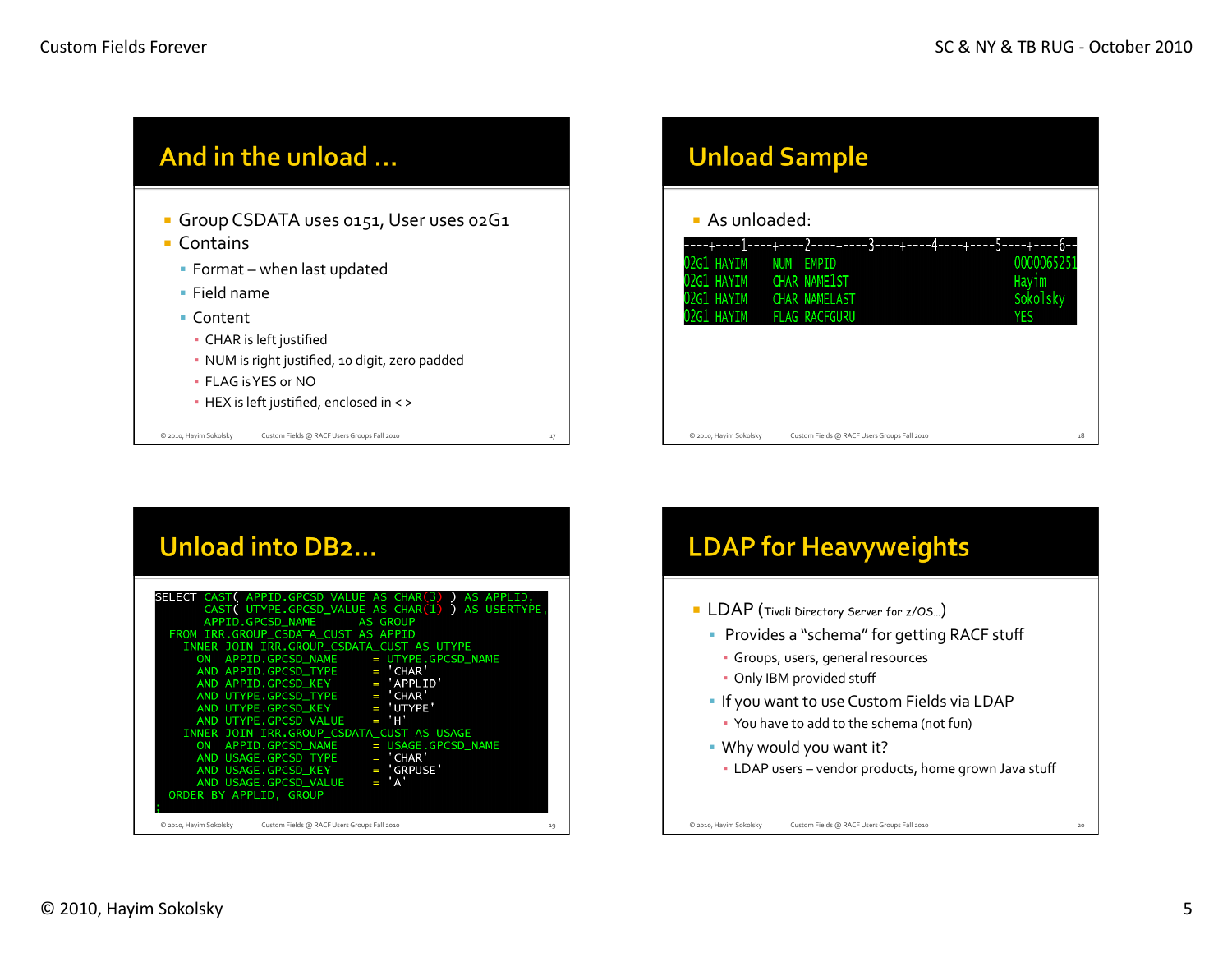